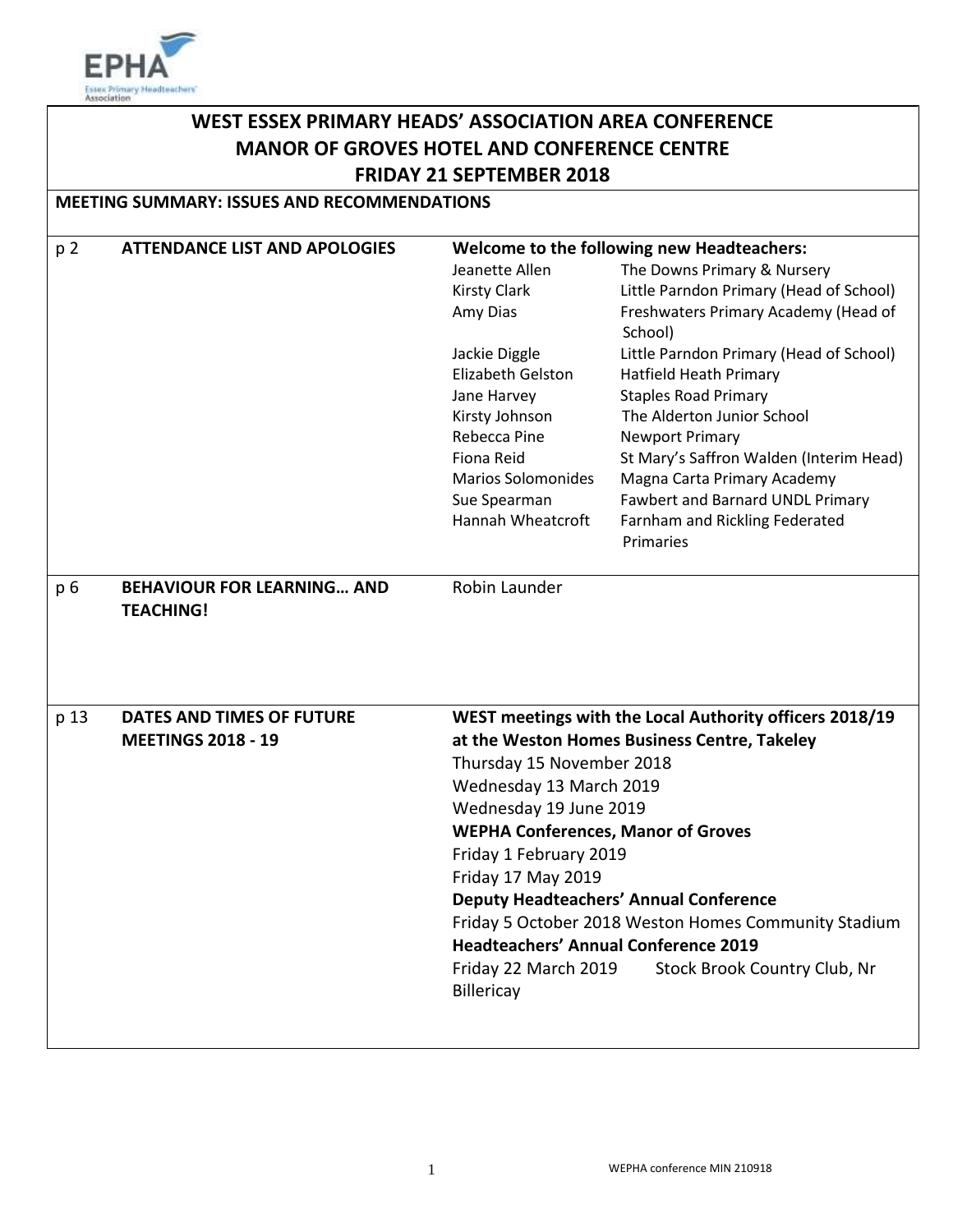

# **WEST ESSEX PRIMARY HEADS' ASSOCIATION AREA CONFERENCE FRIDAY 21 SEPTEMBER 2018**

#### **Headteachers**

Michelle Hughes Thaxted Primary Kirsty Johnson The Alderton Junior School

Ros Allsop Clavering Primary **Ian Kendal** St Alban's Catholic Primary Debbie Attridge Congar Primary **Sophie Laing Freshwaters Primary** Sophie Laing Isobel Barron Roseacres Primary/Chair Claire Newson Parsons Heath CE Primary Claire Berry Birchanger CE Primary Tracy O'Donnell Epping Primary Tracey Bratley Chrishall Holy Trinity Sophia Pardalis Limes Farm Juniors Amy Dias **Filter Freshwaters Primary Academy** Christine Peden Pear Tree Mead Academy Jackie Diggle Little Parndon Primary Cheecca Pine Newport Primary Vicky Early **Harlowbury Primary** Teresa Phillips Thomas Willingale School Lawrence Garside Felsted Primary Colin Raraty Rodings Primary Elizabeth Gelston The Downs Primary **David Rogers** Bentfield Primary Clare Griffiths **Dunmow St Mary's Primary** Linda Todd **Radwinter Primary** Ann Grisley Limes Farm Infants Jonathan Tye Churchgate CE Primary Jane Harvey Staples Road Primary Matt Woolard Hereward Primary Claire Jackman Great Easton Primary

**School leaders**

**In Attendance Contract Primary** Renette Fourie Hereward Primary Pam Langmead EPHA Professional Officer Becca Godsafe Hatfield Heath Primary Robin Launder Education Consultant Victoria Marrow Hatfield Heath Primary Sarah Mitchell Harlowbury Primary Celina Walsham St James CE Primary, Harlow Sam Weekly The Downs Primary

# **Apologies**

Julie Lorkins St Andrew's CE Primary Chris Jarmain St John's CE Primary

Note: If your attendance or apologies have not been noted please contact the EPHA Professional Officer at pam@langmead.me.uk for amendment.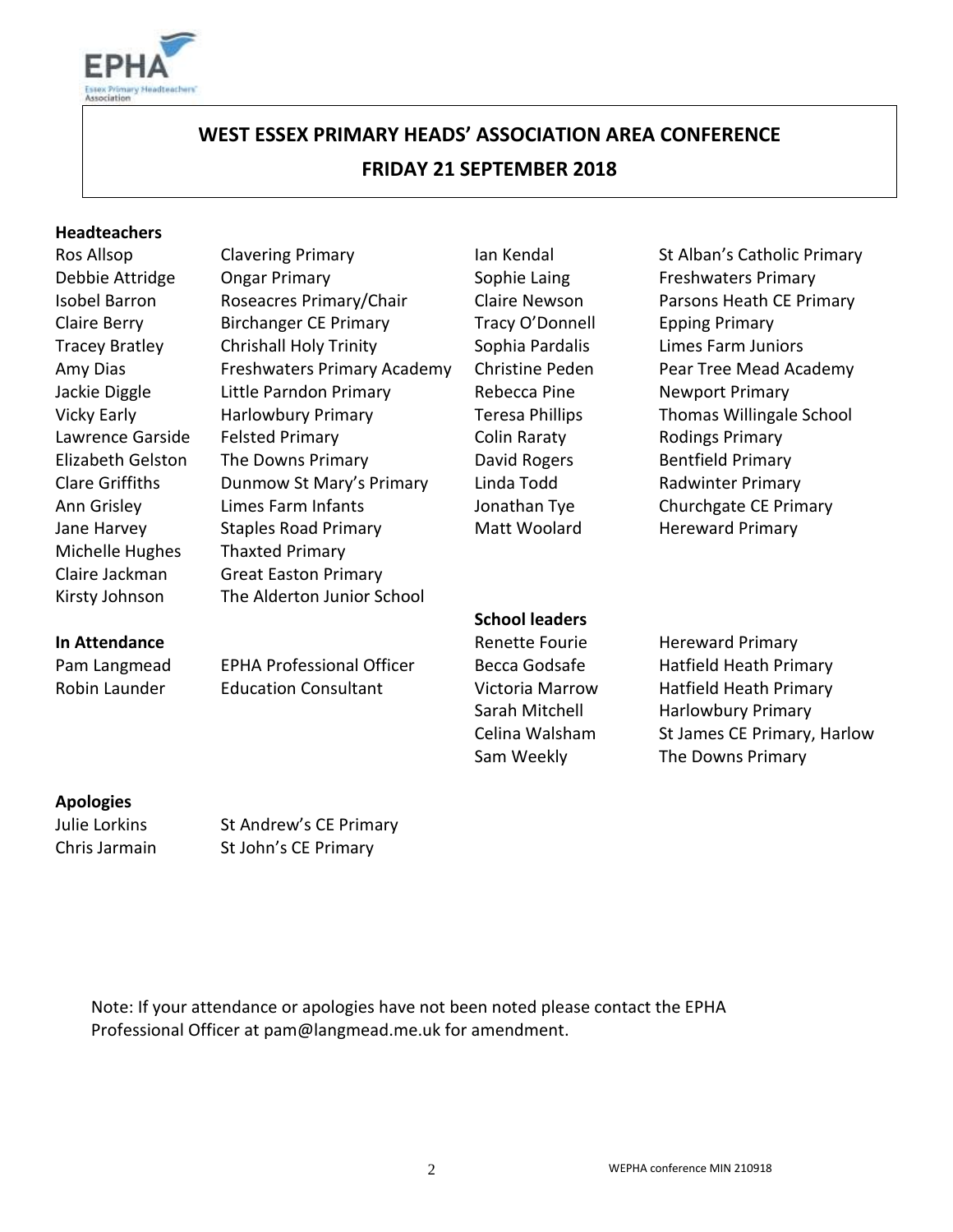

## **NOTES OF THE AUTUMN TERM WEPHA CONFERENCE HELD ON FRIDAY 21 SEPTEMBER 2018 COMMENCING AT 9.15 AM**

### **Action**

#### **1. EPHA UPDATE AND INFORMATION**

**i) Welcome from Isobel Barron, WEPHA Chair, to headteachers, and in particular the new headteachers (or those new in post) in the West Area.** 

| Jeanette Allen            | The Downs Primary & Nursery                                |
|---------------------------|------------------------------------------------------------|
| <b>Kirsty Clark</b>       | Little Parndon Primary (Head of School)                    |
| Amy Dias                  | Freshwaters Primary Academy (Head of School)               |
| Jackie Diggle             | Little Parndon Primary (Head of School)                    |
| Elizabeth Gelston         | Hatfield Heath Primary                                     |
| Jane Harvey               | <b>Staples Road Primary</b>                                |
| Kirsty Johnson            | The Alderton Junior School                                 |
| Rebecca Pine              | <b>Newport Primary</b>                                     |
| Fiona Reid                | St Mary's Saffron Walden (Interim Head)                    |
| <b>Marios Solomonides</b> | Magna Carta Primary Academy                                |
| Sue Spearman              | <b>Fawbert and Barnard UNDL Primary</b>                    |
|                           | Hannah Wheatcroft Farnham and Rickling Federated Primaries |

# **2. BEHAVIOUR FOR LEARNING AND TEACHING**

**Robin Launder** is a speaker in high demand, particularly when he presents on his specialism, behaviour management. In this extended session, Robin will focus on the key elements of effective behaviour management, including rules and routines, the teacherstudent relationship and teacher self-control.

Robin has worked as a lead English teacher in a busy comprehensive, as a middle leader in an outstanding Pupil Referral Unit, and as a SIP in a London borough. He is a regular contributor to TESPro, Teach Primary (a monthly behaviour column) and various other journals and magazines.

|                | am happy with                       | $6 =$ very happy (please<br>circle) |             |  |  |  |  | R |
|----------------|-------------------------------------|-------------------------------------|-------------|--|--|--|--|---|
|                | student punctuality                 |                                     | 1 2 3 4 5 6 |  |  |  |  |   |
| $\overline{2}$ | the way students enter my classroom |                                     | 1 2 3 4 5 6 |  |  |  |  |   |
| 3              | the way that students settle down   |                                     | 1 2 3 4 5 6 |  |  |  |  |   |
| 4              | where students sit (seating plan)   |                                     | 1 2 3 4 5 6 |  |  |  |  |   |

The session started with a self-audit around behaviour management in the classroom.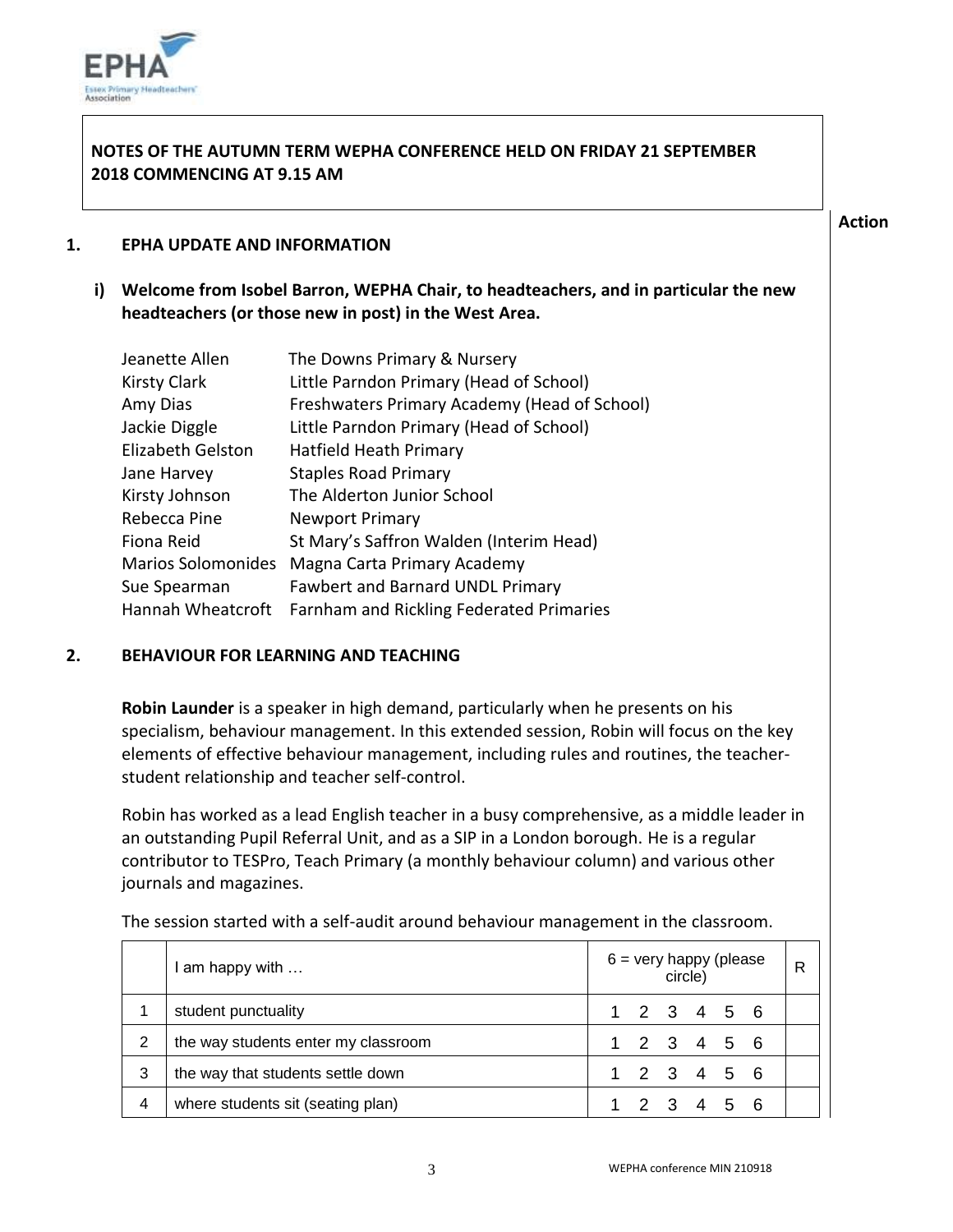

| 5              | the noise level in my classroom                           | 1 | 2              | 3 | 4              | 5 | 6 |  |
|----------------|-----------------------------------------------------------|---|----------------|---|----------------|---|---|--|
| 6              | the way students follow my instructions                   | 1 | $\overline{2}$ | 3 | 4              | 5 | 6 |  |
| $\overline{7}$ | the way students ask for help / my attention              | 1 | $\overline{2}$ | 3 | 4              | 5 | 6 |  |
| 8              | the way students move from one task to another            | 1 | $\overline{2}$ | 3 | 4              | 5 | 6 |  |
| 9              | the way students move around the classroom                | 1 | $\overline{2}$ | 3 | 4              | 5 | 6 |  |
| 10             | the way students move to a specialist area (e.g. library) | 1 | $\overline{2}$ | 3 | 4              | 5 | 6 |  |
| 11             | the way students respond to visitors                      | 1 | $\overline{2}$ | 3 | 4              | 5 | 6 |  |
| 12             | the way work is distributed                               | 1 | $\overline{2}$ | 3 | 4              | 5 | 6 |  |
| 13             | the way work is collected in                              | 1 | $\overline{2}$ | 3 | $\overline{4}$ | 5 | 6 |  |
| 14             | the way students work individually                        | 1 | $\overline{2}$ | 3 | 4              | 5 | 6 |  |
| 15             | the way students work in pairs                            | 1 | $\overline{2}$ | 3 | 4              | 5 | 6 |  |
| 16             | the way students work in groups                           | 1 | 2              | 3 | 4              | 5 | 6 |  |
| 17             | the level of student effort / on-task behaviour           | 1 | $\overline{2}$ | 3 | 4              | 5 | 6 |  |
| 18             | the way students treat / speak to me                      | 1 | $\overline{2}$ | 3 | 4              | 5 | 6 |  |
| 19             | the way students treat / speak to each other              | 1 | $\overline{2}$ | 3 | 4              | 5 | 6 |  |
| 20             | the amount / quality of homework completed                | 1 | $\overline{2}$ | 3 | 4              | 5 | 6 |  |
| 21             | the degree to which students keep to deadlines            | 1 | $\overline{2}$ | 3 | 4              | 5 | 6 |  |
| 22             | the way students leave my classroom                       | 1 | $\overline{2}$ | 3 | 4              | 5 | 6 |  |

Robin went on to discuss the teaching approach of **Jacob Kounin**

Clarity – academic and behaviour

Stretch – achievable difficulty

Momentum – pace and variety

Presence – posture and clothes

The importance of Withitness

"The withit teacher is always asking this question: are the students learning? And because they are withit teachers, normally the answer is "yes". That's because the students have learnt that learning is what happens in the withit teacher's classroom. But if they aren't learning, then the withit teacher sees it right away and intervenes strategically. For the within teacher, it's all about the learning.

Bill Rogers advice: Classroom rules should

- fit with the school rules
- be few in number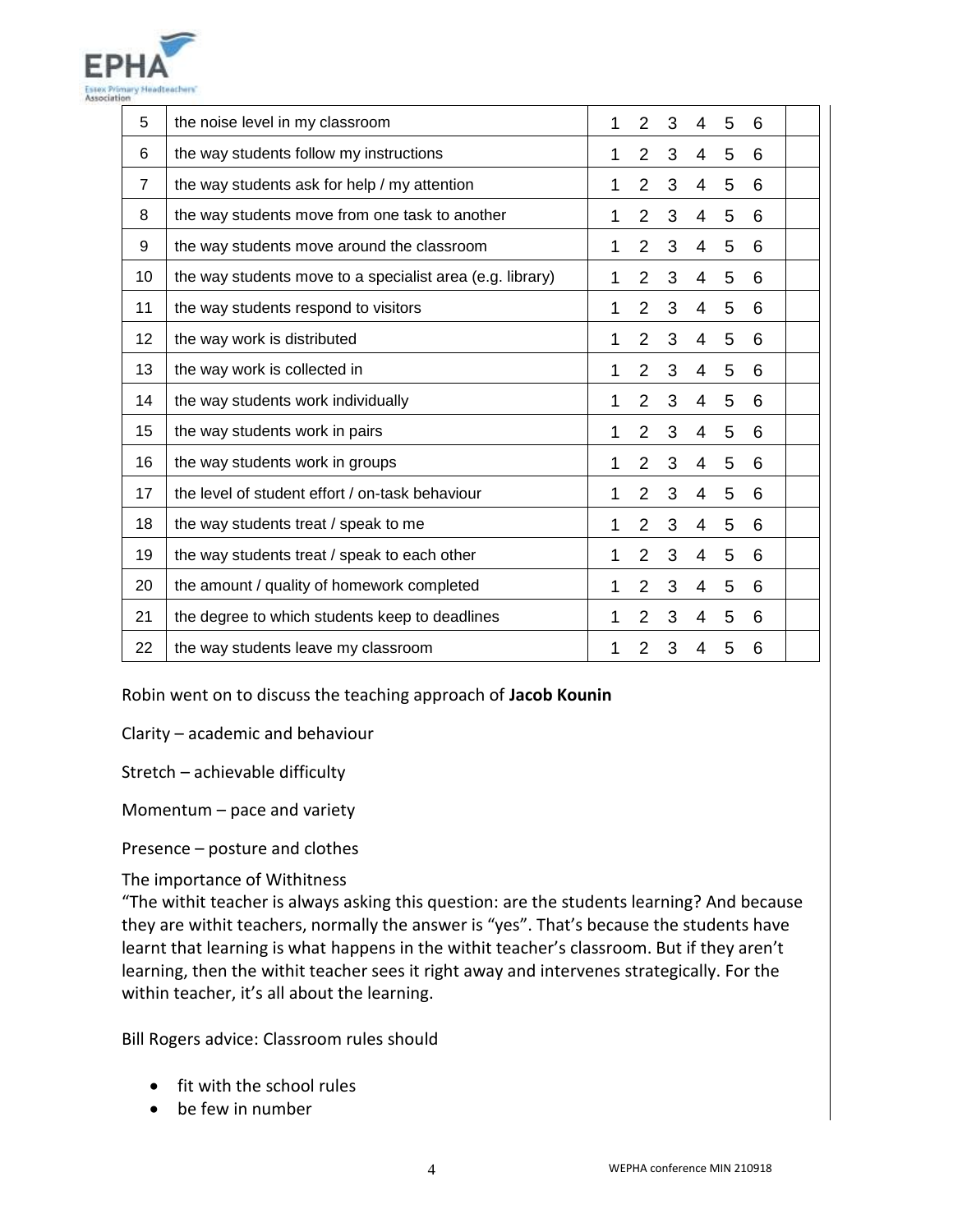

- be negotiated
- be displayed
- be revisited frequently
- use positive language
- use inclusive language
- use accessible language

Robin questioned and discussed the benefits of effective routines for pupils.

Optimal teaching style:

#### Dominance

Opposition Cooperation

Submission

### **Dominance/Cooperation – positive characteristics**

Clarity of purpose Strong guidance High expectations Concern for others Interest in others Inclusivity

#### **Low level interventions**

- 1) Closed choice offer an alternative, but less desirable, option
- 2) Bracket the behaviour praise the students near to the misbehaving student
- 3) Pressure of time highlight how little time there is to complete the work
- 4) Casual question ask a casual question to refocus the student
- 5) Steady stare pause whatever you are doing and give a steady stare
- 6) Break off abruptly break off mid-sentence and wait until the misbehaviour has stopped
- 7) Signal use gestures, facial expression, body posture
- 8) Proximity move nearer
- 9) Describe what you see
- 10) Distract with an activity
- 11) Bridge (or scaffold) give support
- 12) Tell the student what you want them to do
- 13) Broken record repeat the instruction up to three times (but not more)
- 14) Partial agreement acknowledge and move on
- 15) Tactical ignore do not respond (temporary always address the behaviour eventually)